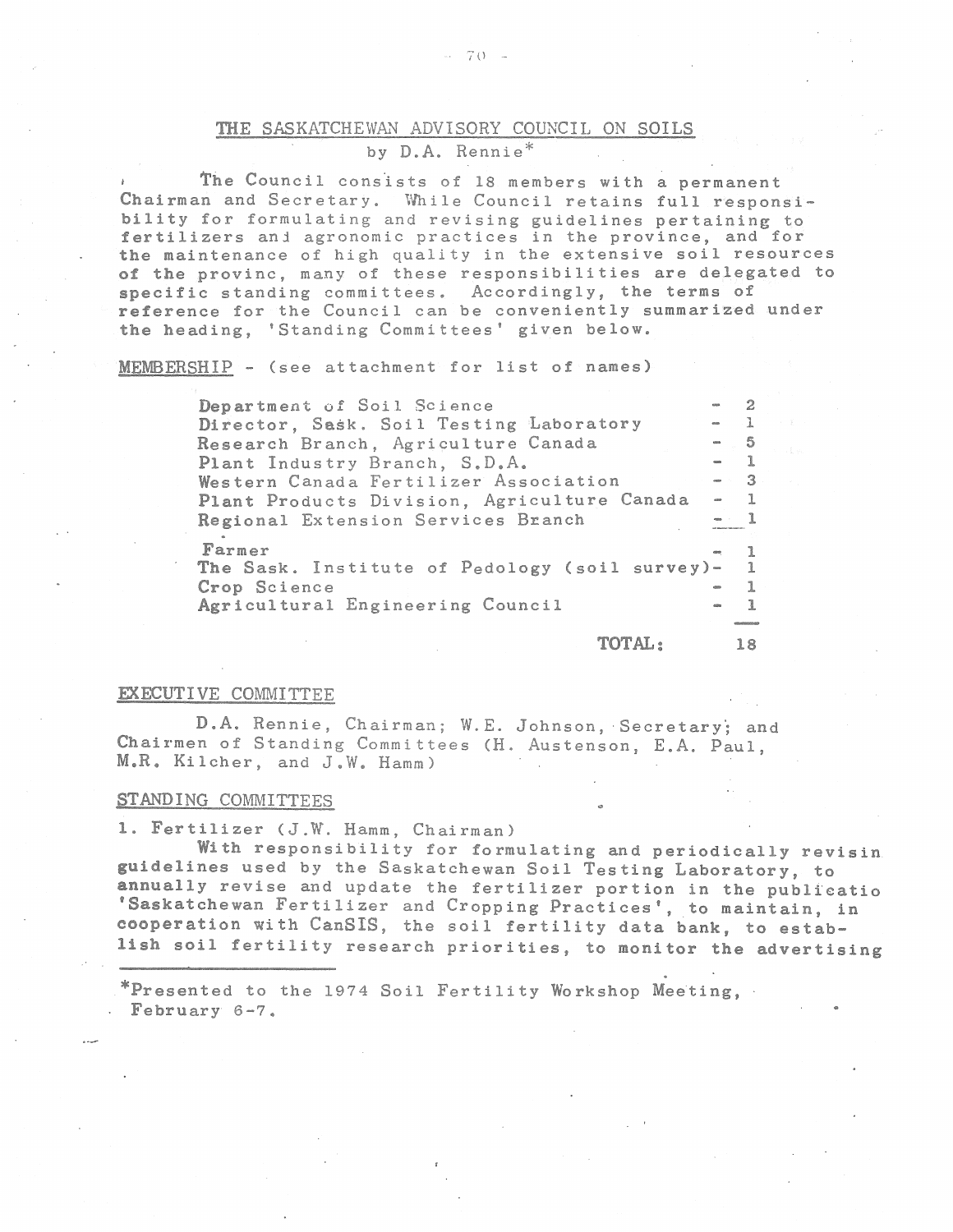and promotion activities of the fertilizer industry, and to assume responsibility for the soil and fertilizers section of the Guide to Farm Practices in Saskatchewan.

# 2. Agronomic Practices (H.M. Austenson, Chairman)

General responsibility for formulating guidelines on soil management practices such that high productivity is encouraged and, at the same time, deterioration of the soil. resources is maintained at a minimum, for revising and updating the Cropping Practices Section of Saskatchewan Fertilizer and Cropping Practices Bulletin, and for revision and updating of the Cropping Practices Section of the Guide to Farm Practice.

### 3. Soil Resources (E.A. Paul, Chairman)

- The responsibility of this committee includes:  $\sim$  Soil as a contributor to environmental pollution (soil erosion, fertilizer nutrient and nitrate nitrogen leakage.  $etc.)$
- Soil as a recipient of environmental pollution (urban and animal waste recycling in soils, the effect on soil and groundwater quality, the specific effects of heavy metals, herbicides, fungicides and pesticides on the quality of soils and food crops).
- Saline soil management problems including practices conducive to the arrest of the spread of soil salinity.
- Land use allocation of soil resources for agriculture and non-agricultural purposes.

#### 4. Forage Crops (M.R. Kilcher, Chairman)

The responsibility of this committee is centered on the formulation of general and soil test guidelines for fertilizer management practices for forage crops. This committee will work in close cooperation with the Advisory Forage Crop Committee.

# 5. CouncilRetains Full Responsibility for:

- Soil Research Coordination

. In addition to reviewing, encouraging and coordinating research on soils in the province, the Council will, when circumstances warrant, make recommendations to appropriate agencies including SASCC regarding priority research and experimental programs.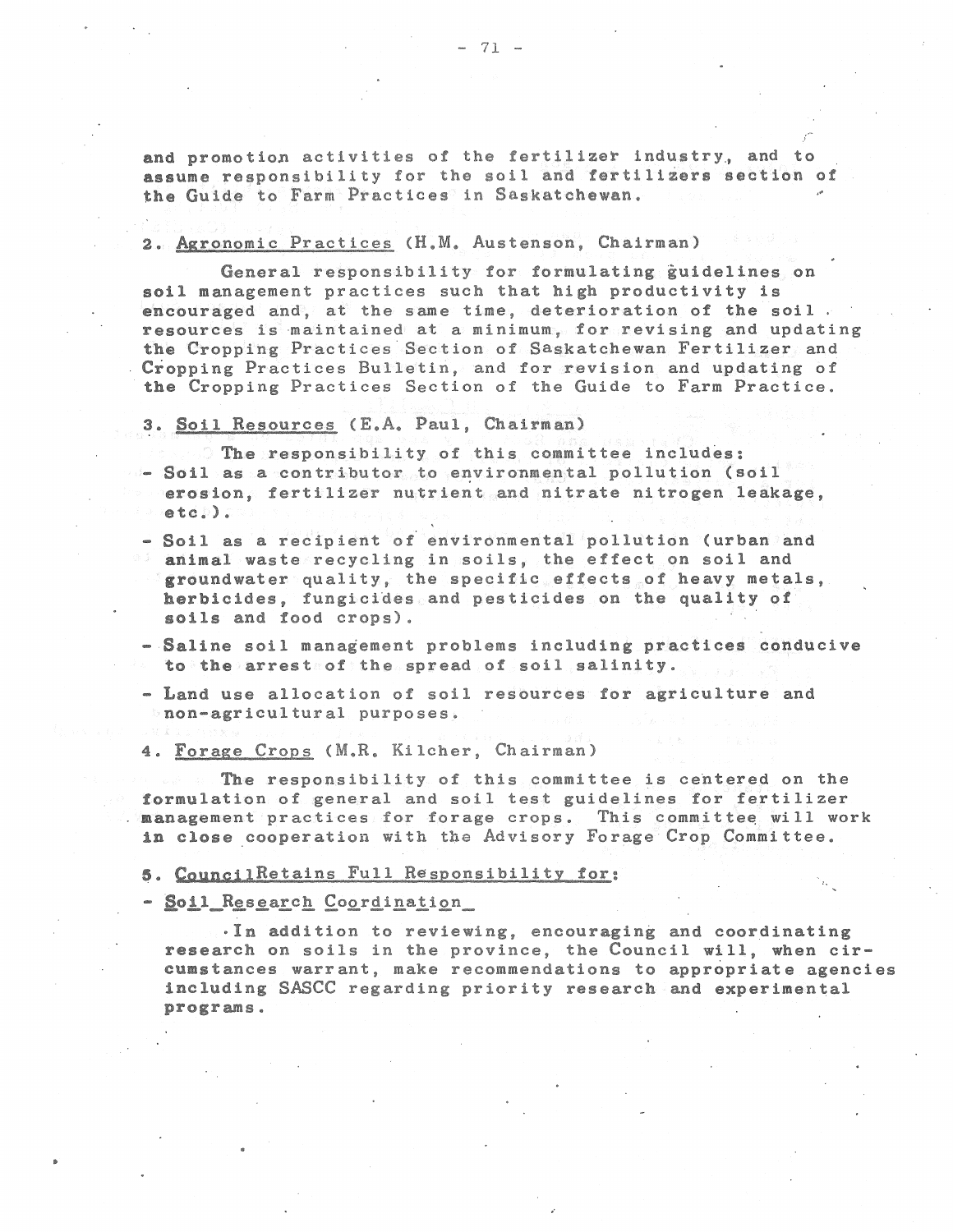# - Information and Liaison

Council will assume the continuing responsibility in. such areas as the soil fertility data bank (Soil Testing Laboratory), the Canadian soil information system (CanSIS), advertising and promotion, special extension publications in soils, and the annual soil fertility workshop.

With direct representation on the Western Canada Soil Coordination Committee and the National Soil Fertility .Committee, soil management problems of interprovincial or national scope can be adequately taken care of.

# TENURE OF OFFICE OF COUNCIL AND COMMITTEES

Chairman and Secretary are appointed on a permanent basis, while chairmen of committees are appointed by Council for a two-year term. Chairmen of committees normally will be selected from the Council membership. Committee members need not be members of Council, they are appointed at the discretion of the committee chairman and ratified by Council.

Standing committees have freedom and authority to "speak out" on matters within their areas of responsibility. They report, and are responsible to Council.

### SCHEDULE OF MEETINGS

•

- 1) Executive committee shall meet as often as necessary at the call of the chairman.
- 2) Council' (SACS) shall normally meet once each year and additionally at the discretion and call of the executive throu<sub>1</sub> the chairman.
- 3) Standing (Working) Committees shall meet as often as necessary at the call of the committee chairman with at least one (1) meeting each year, preferably prior to a Council (SACS) meeting.

February 4, 1974.